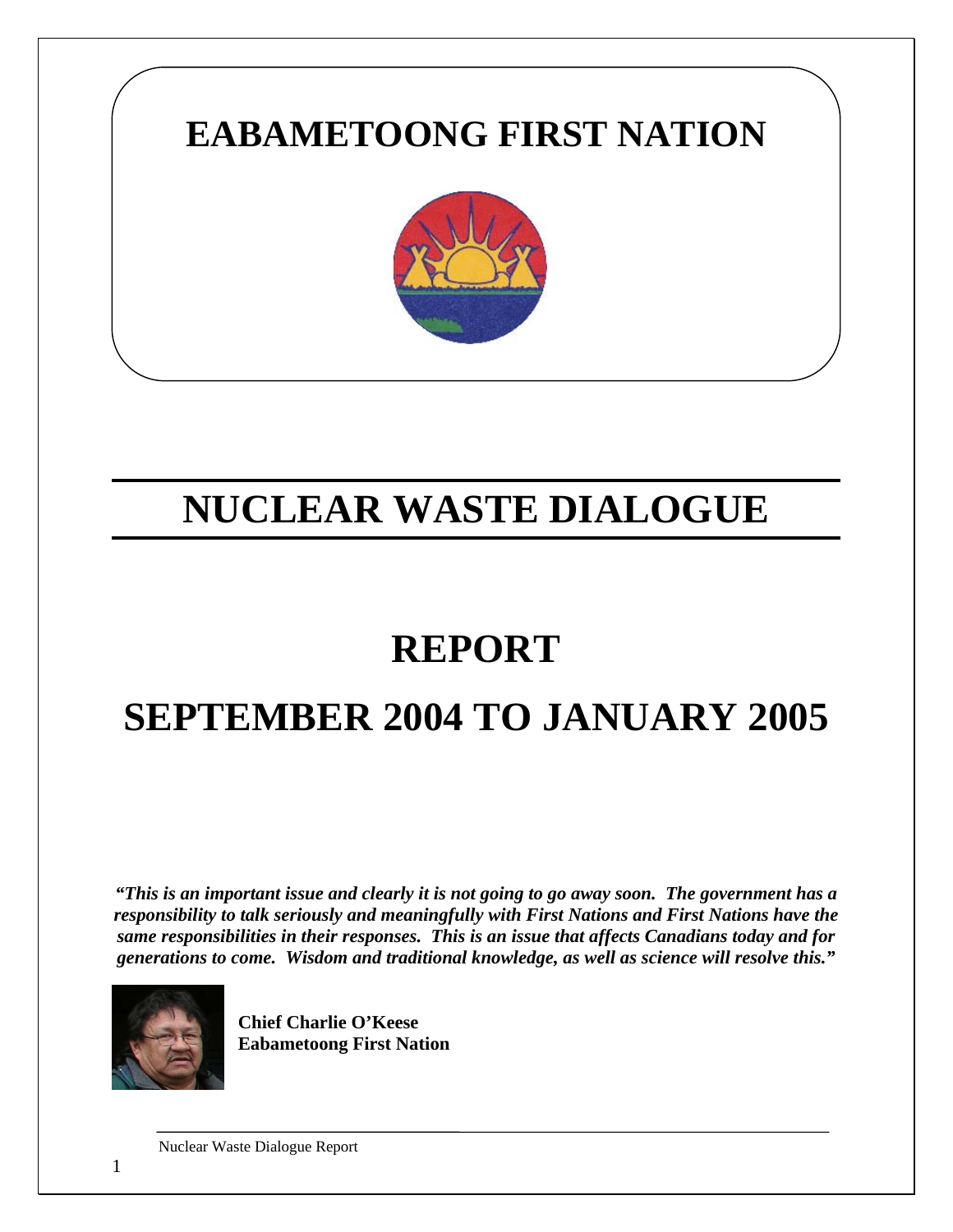### **CONTENTS**

| Organization Structure of Eabametoong First Nation Nuclear Waste DialoguePage 6 |  |
|---------------------------------------------------------------------------------|--|
|                                                                                 |  |
|                                                                                 |  |
|                                                                                 |  |
|                                                                                 |  |
| <b>Appendices</b>                                                               |  |

**A - Discussion Overview – Translated Document (Syllabics)…………………Page 16**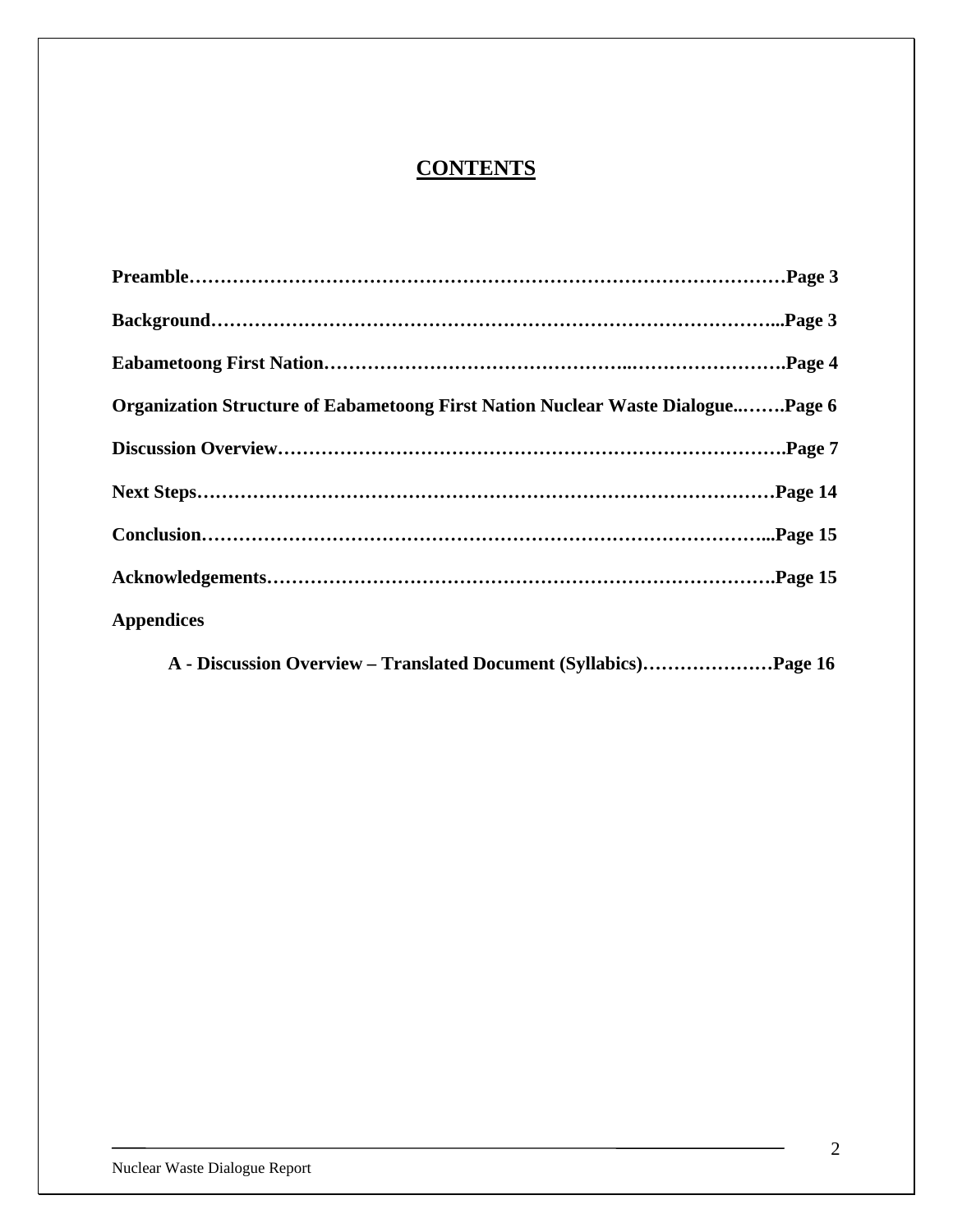#### **PREAMBLE**

The overall goal of the Nuclear Waste Management Organization (NWMO) aboriginal dialogue process is to create the needed foundation for a long-term, positive and trusting relationship between the Nuclear Waste Management Organization and the Aboriginal Peoples of Canada including First Nation, Inuit, and Métis. Eabametoong First Nation shares the same views and desire and as such are proactive in this dialogue process.

#### **BACKGROUND**

In September 2004, Anthony Hodge from the Nuclear Waste Management Organization (NWMO) met with Mike Rae, Matawa First Nations Management and explained to Mike the mission of the NWMO, and current initiatives/engagements with First Nation and Metis groups. During the course of the subsequent conversation, Mike Rae suggested to Tony, another key ingredient missing from the First Nation engagement model could be NWMO, directly communicating at the grassroots level with the First Nation communities. Ensuing discussions over the course of several weeks determined that an engagement option to explore would be for the NWMO to meet with and directly engage a First Nation community in order to grasp a better understanding as to the needs of communities, and the processes for internal consultation.

In December 2004, Anthony Hodge NWMO met with the Chief and Council of Eabametoong First Nation (Fort Hope). The discussions were extremely useful in providing a sense of how communities would want to be engaged. It was decided at this meeting, that dialogue would be initiated with the Elders of the community, as it was once done, in a traditional manner. The information accessed by the Elders would flow through to community level at general meetings and the responses would provide the basis for ongoing dialogue between NWMO and the community.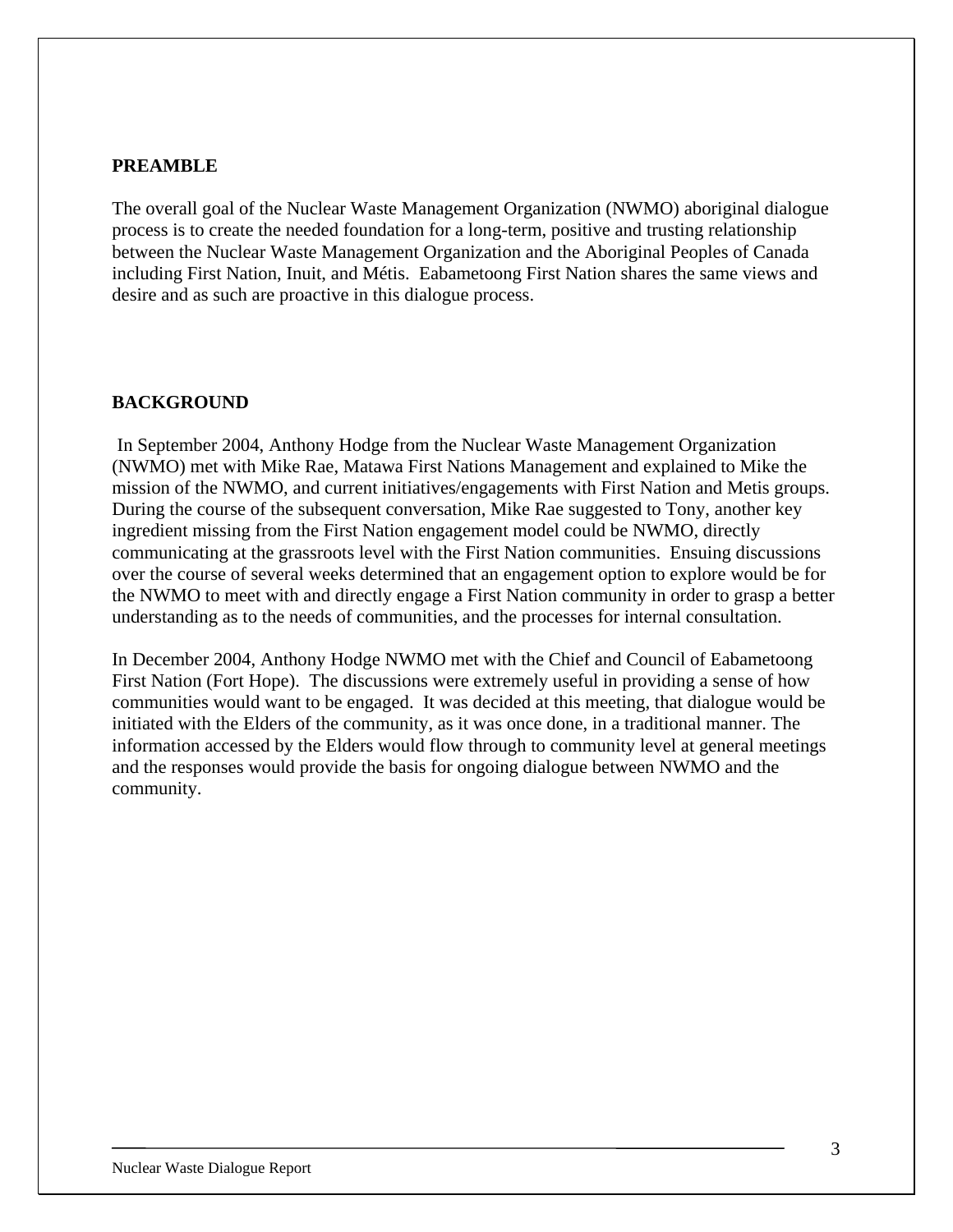#### **EABAMETOONG FIRST NATION**

Eabametoong First Nation is a remote First Nation Reserve situated on the Albany River, Ontario, north of the  $50<sup>th</sup>$  parallel. Their on-reserve population is approximately 1200 people. The community still relies upon traditional hunting and gathering for 70% of its protein needs. It is in every sense of the word, a self-reliant community. The community is governed by a Chief and Council process with bi-annual elections. The foresight and courage displayed by the Chief and Council, in this, an election year should be commended. The Chief and Council should be acknowledged for allowing the Elders and the community to engage a contentious issue such as Nuclear Waste Management, which could be easily politically misconstrued. From the outset, Chief and Council have stated their wish to develop an engagement model that speaks to First Nation traditional values at the core, being, the engagement of the Elders as a precursor to community dialogue. At a time when so much emphasis is placed upon the role of Chief and Council, it is refreshing that all parties are willing to participate in an old, but rarely used, traditional method of community engagement, being through the Elders of Eabametoong First Nation.



**Map showing location of Eabametoong First Nation in Ontario**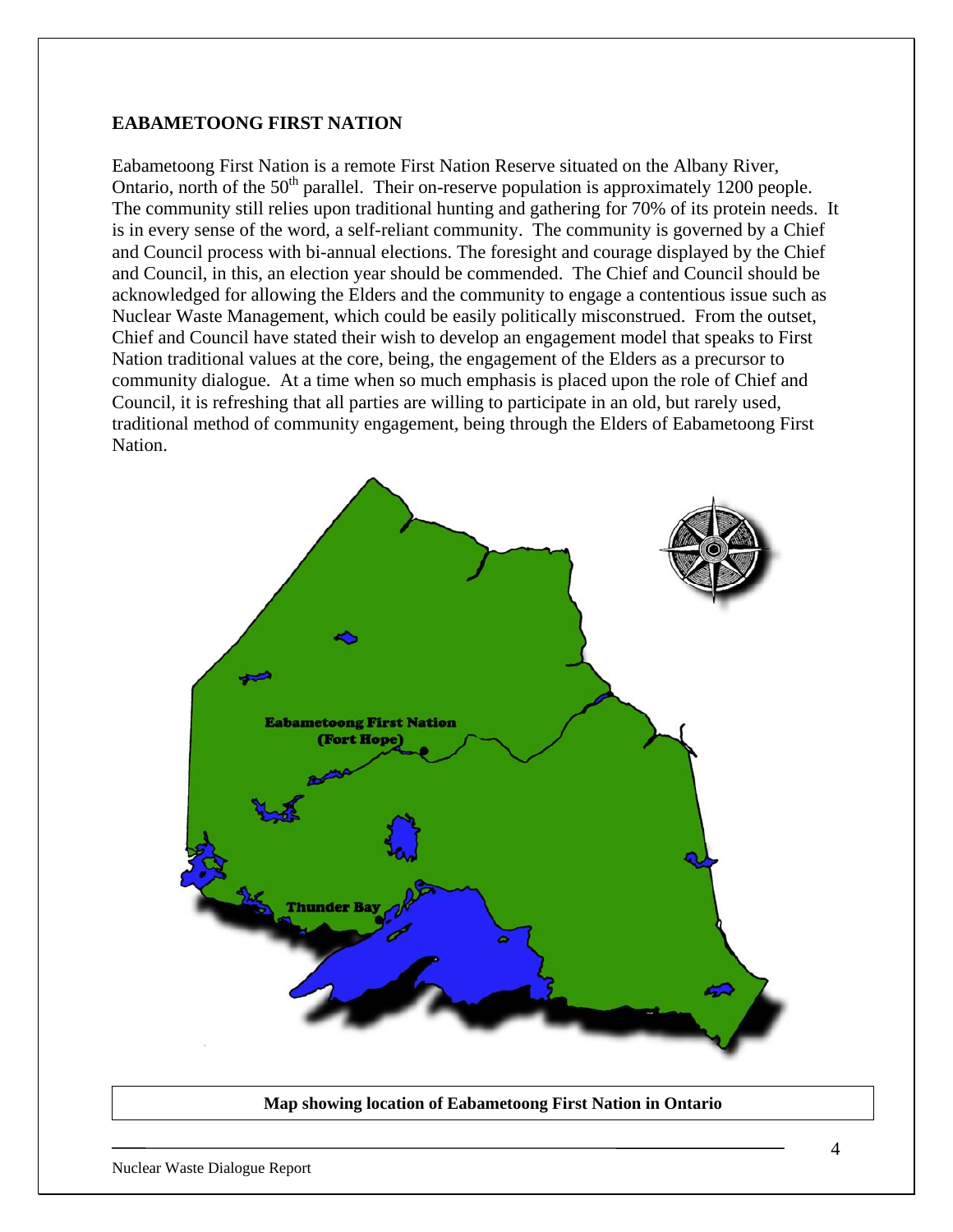

**Aerial View – Community of Eabametoong First Nation**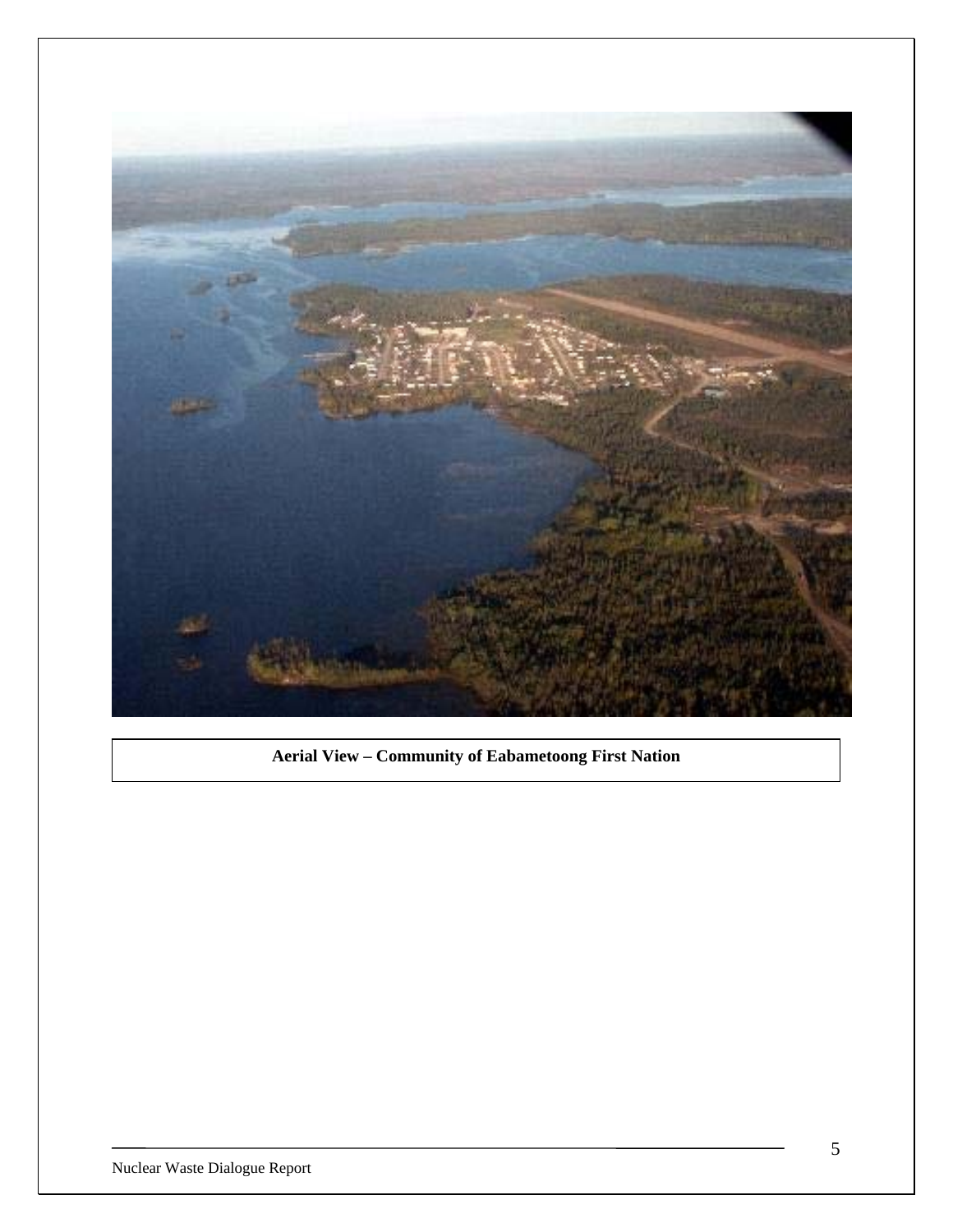

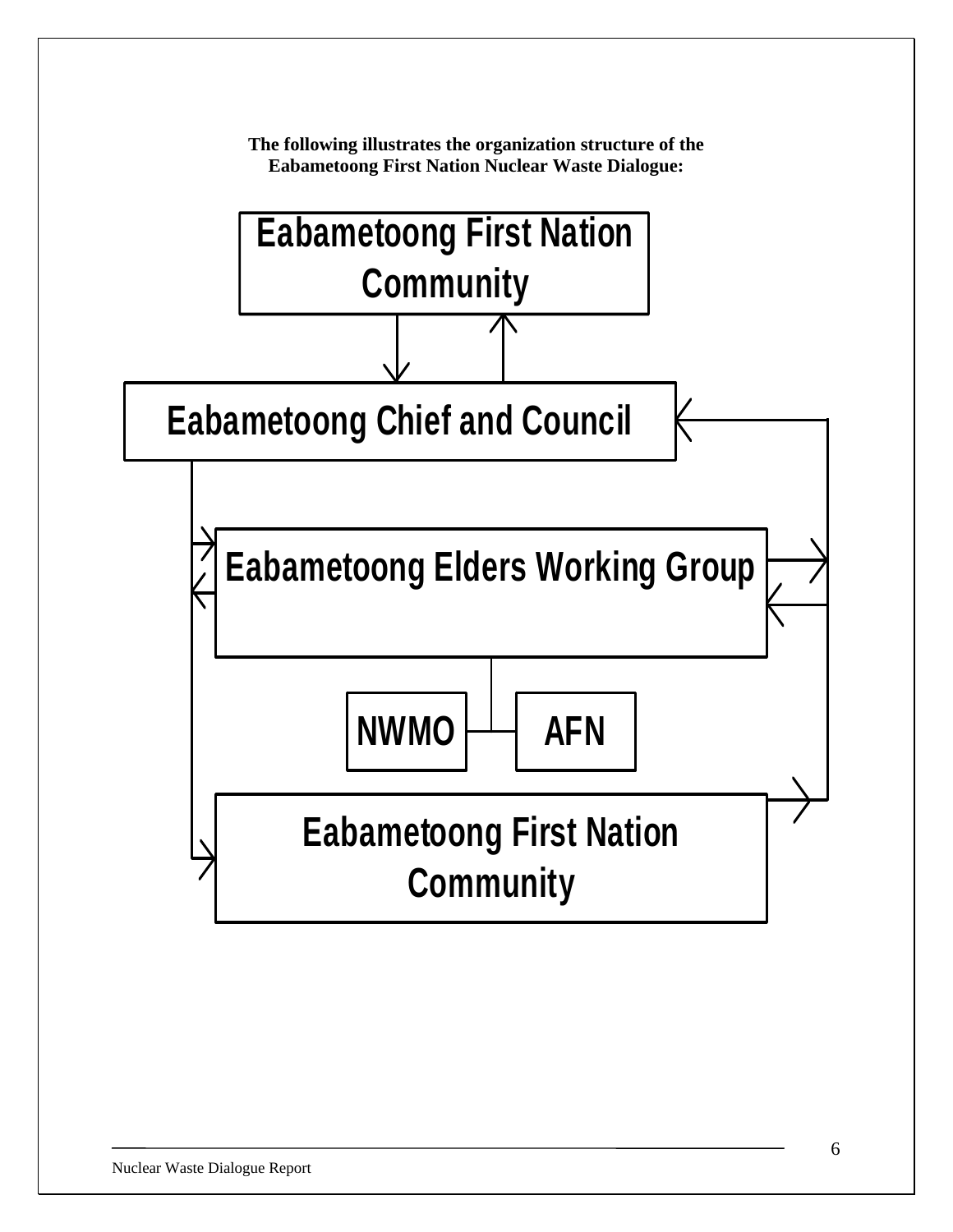#### **DISCUSSION OVERVIEW**

Between December 2004 and the end of January 2005, four meetings occurred at Eabametoong First Nation with the Elders. The purpose of the initial meeting was to engage in a dialogue process, and work with the Elders to address questions from the community from them regarding their understanding of Nuclear Waste and the information they required. Lillian Trapper, Northern Ontario Regional Co-ordinator, Nuclear Waste Dialogue, Assembly of First Nations, was also present to enhance the dialogue process and present and inform the Elders of the following:

- History of Nuclear Power Plants in Ontario
- What nuclear power is
- Where it comes from
- Where it is currently being stored
- Amounts?
- Why now?
- Identified potential issues and concerns

The initial meeting was centred around the following question: "Ontario has a need to explore options for the storage of spent nuclear fuel rods coming from the nuclear power plants in Ontario. There are a number of storage alternatives. What do you think are the issues for the storage options?" The focus of the meeting was to enter into a discussion that allowed for the collective wisdom of the Elders to address this question in a free flowing dialogue in their native tongue, Ojibwe. From this discussion, of what the Elders identified initially as issues and options came the following questions:

- Why now? This has been an issue for years. Why wait until the situation is reaching critical before engagement?
- Where will it be stored?
- Will it be returned to Saskatchewan where it came from?
- Once a storage area has been identified will the production continue or cease?
- If production continues, will it fill the storage up? Then, what will happen?
- Security at the site; will the threat of theft or terrorism be an issue?
- When will this happen?

#### **Deep Storage**

- Earthquakes, will the potential for an Earthquake be a threat?
- If the storage is situated deep underground, will it be subject to heat? One Elder stated that while working in deep mines he experienced some very high temperatures.
- The rock will split sometimes without reason. Has this been accounted for in the deep storage option? Also, over a long period of time, rock will move. Is this accounted for?
- What about flooding or water contamination? Could the deep storage affect our drinking water?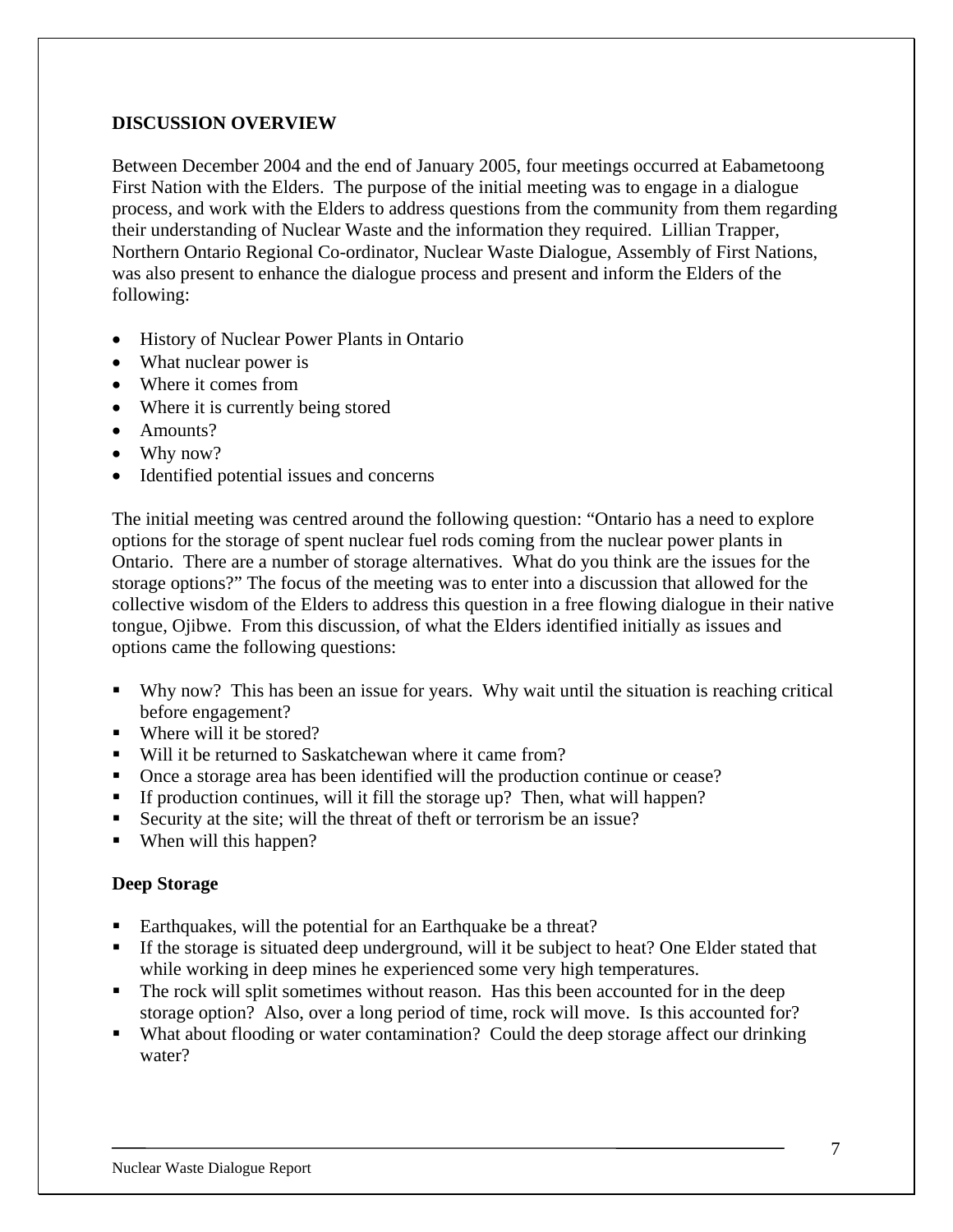What would happen if the housing around the rods breaks? Will it contaminate the area particularly in underground storage where we see the plans include substantial venting systems to the surface?

#### **Other**

- Will the storage create employment for nearby communities?
- What is the Canadian Shield?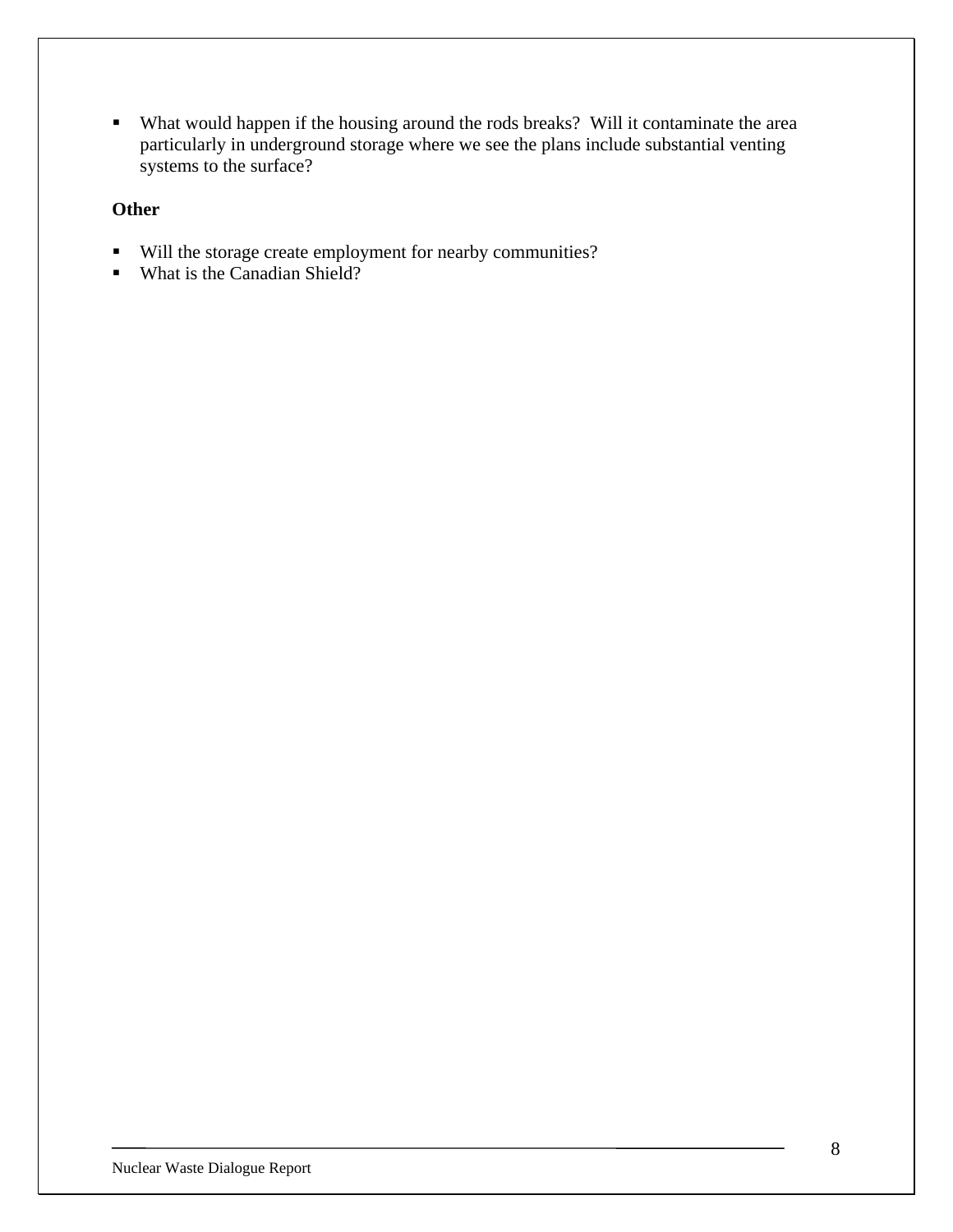

#### **Map of the Canadian Shield Spanning Ontario**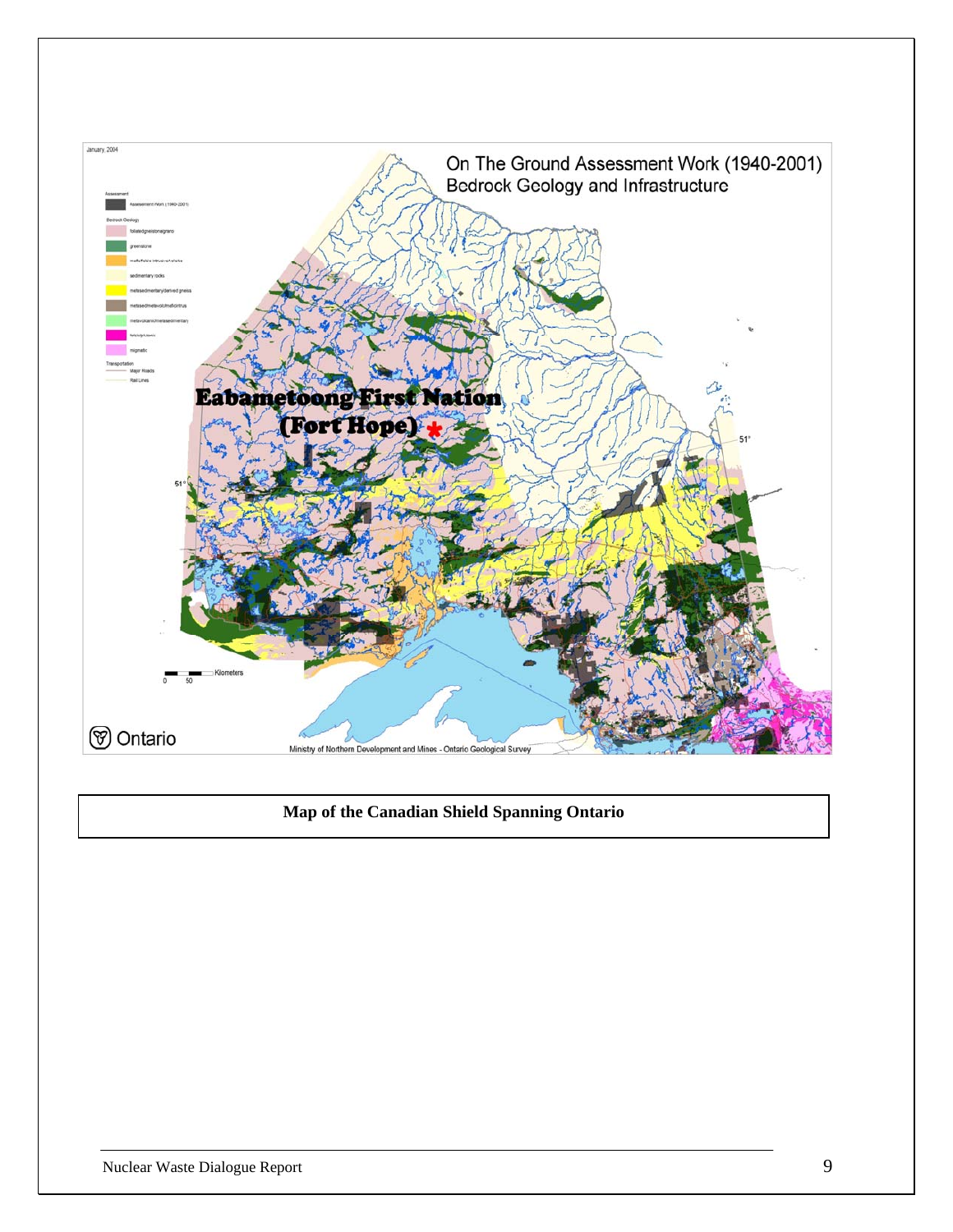#### **Meeting #2**

This meeting was to follow-up discussion on the previous meeting. The Elders responded with more questions and concerns, and identified that they had actively engaged dialogue with the community and members of their families. At this point, what started out as an informative meeting regarding Nuclear Waste, morphed into a very interactive and pro-active dialogue beyond the scope of just the Elders. The Elders had brought up the following issues and concerns:

- 1. Strong opposition to the idea of any nuclear storage near Eabametoong, but with more information gathering, can make informed decisions in the future
- 2. Concern for the destruction of natural resources, animals and future generations of Eabametoong members
- 3. No value in Elders physically seeing a nuclear plant, because they feel they will only see the positive aspects and not the negative
- 4. Concern for not consulting the younger generation at this point in time, since they will be the ones to head this issue in the future
- 5. Elders want to know what is happening in other First Nation communities in this engagement process, recommend translating these regional meetings so they will be better informed
- 6. Mistrust in the government and its treaties, promises, etc.
- 7. Reiteration of the objective for the Elders to present this information to the Eabametoong community
- 8. Recommendation of drawing up a Working Group guidelines to follow for future meetings, etc
- 9. Concern for the work ethic of today's youth and whether a nuclear waste facility could be managed in the future. The youth seem to be very irresponsible
- 10. Reiterated the fact that there is no proposition at this point of time regarding the building of a nuclear waste site/facility; it is a dialogue mandated by the Federal Government.
- 11. Praise for the organization of a working group formed directly by the Elders and their willingness to seek more information; no other group has taken such initiative
- 12. Concern whether Elders or the Chief and Council should be making the decisions; are the Elders "being used" for someone to blame if something should go wrong
- 13. Concern that people are panicking too soon, as this issue wouldn't come to fruition for years and years
- 14. Recommendation to keep meetings going
- 15. Eabametoong, in their knowledge could be in a position to help other First Nations, wherever a site could be chosen in the future

The Elders initiated an Elders Working Group to focus on this issue and the Elders Working Group, suggested a community feast as the initial dialogue with the community as a whole.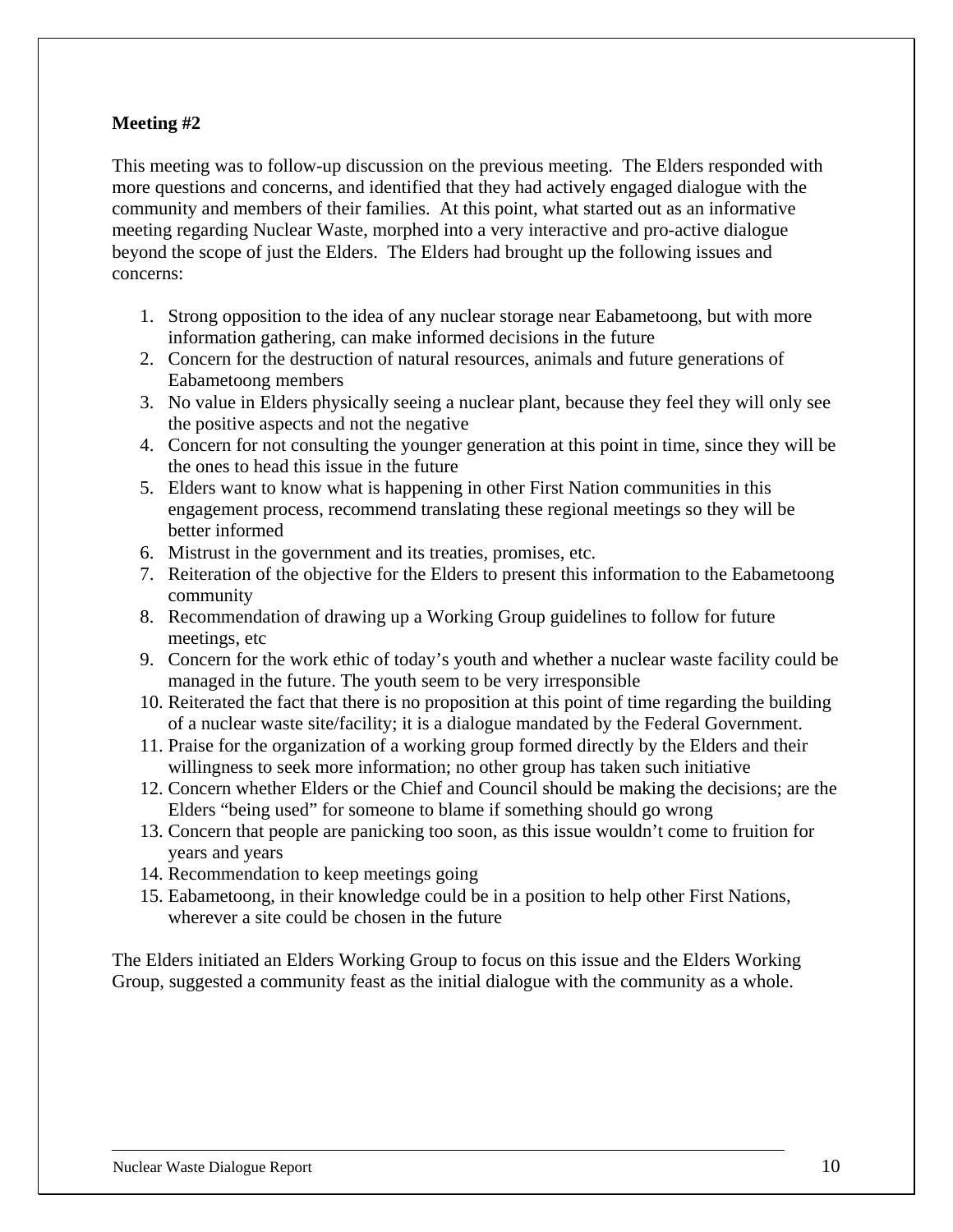#### **Meeting #3**

This meeting was in preparation for the Elders to meet with Tony Hodge the following day. They wanted to be able to make a formal presentation to Mr. Hodge on behalf of the community and to let Mr. Hodge know that they were very serious in engaging dialogue on such a contentious issue. Ben Cheechoo, a former Grand Chief and current Tribal Chair at Matawa First Nations Management was on hand to advise the Elders and give his own view on a working dialogue and nuclear waste. He stressed that this dialogue was only a working group and that the meetings were not intended for a "yes" or "no" answer. He commended the overall initiative and process of dialogue that the Elders in the community were doing. He also stressed that the overall process will take a long time. The youth would look up to the Elders for advice and guidance in this matter in the future, and Elders will be informed from their own information gathering. Ben also commended the fact that the Elders were consulted first instead of the contemporary approach of seeking the consultation of the Chief and Council.

Reaction to Ben's introduction and views was well received. Appreciation for an "outsider's" view on the issue were welcomed. Ben was able to give an example that everyone could understand, i.e.; to build a house, you need to know how many boards to get, how much drywall to get, etc. This Elders Working Group would need the same type of information regarding nuclear waste. Information gathering is the key in order to make informed decisions.

Discussion from the Elders included the following:

- Suggestion came to come up with a name for the program. To have a contest with a prize for the name picked.
- Question asked as to whom would benefit from having a nuclear waste site installed . Answer was whoever owns the land.
- Suggest look at long-range planning. whether it will affect tourist camps, other Eabametoong businesses, etc.(if storage is in this area)
- Question asked how the nuclear waste would be transported up here. Answer could be by road or by rail. In any instance, communities along the way (i.e.; Sudbury, Hearst, Sault Ste. Marie, etc)….would definitely have a say as to if they wanted those trucks/trains to come through with those types of materials. Those communities would need to be satisfied that it is safe first.
- Question asked, if the nuclear waste caught on fire for whatever reason, how would it be put out?
- Suggestion to seek legal counsel for any future matters considering nuclear waste.
- Question asked, what form is this nuclear waste in?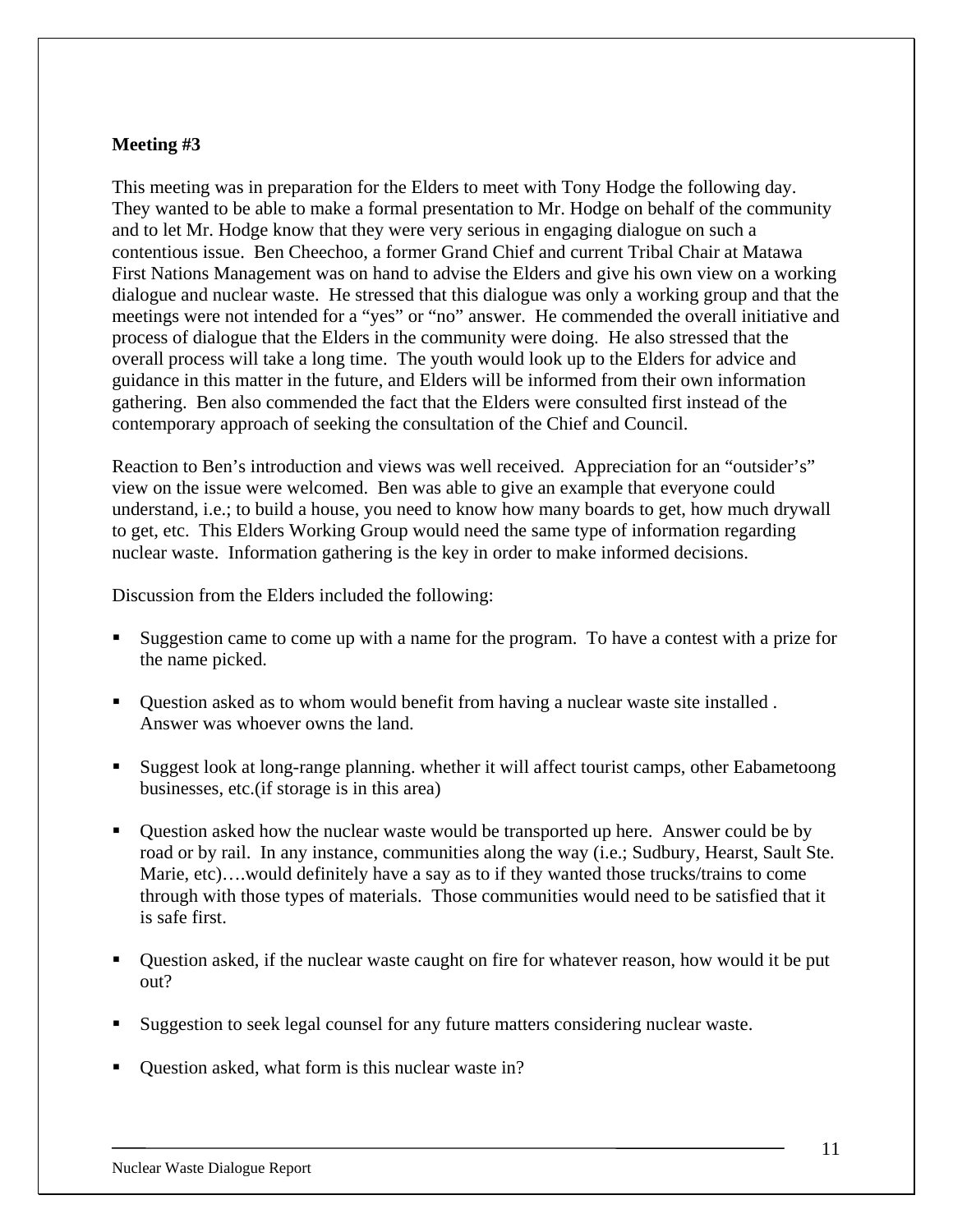- Question asked, why can't they figure out how to dispose of this waste if they created it??
- Comment: We can't keep blaming non-Natives for pollution. We are also to blame because we use ski-doos, and go along with new technologies, and radiation is all around us.
- Suggestion to create a schedule so everyone will know when the meetings are, when reports should be done, and when the community feast should be planned for.
- If trip to see a nuclear plant happens, will being there affect pace makers, asthma, etc??

At this particular meeting, the Elders Working Group had come up with a list of items they felt they would need in order to continue working on this issue and to become more organized. They had already set-up an office to work out of at the Elders Community Home. This was a clear indication that the Elders were and are ready for the challenge of discussing an issue and presenting it to their community.

#### **Meeting #4**

#### Opening Prayer

This was the chance for the Elders to speak directly with Mr. Hodge as a representative of NWMO. Mr.Hodge discussed the history of nuclear development up to and including the development of an atom bomb. How the nuclear energy was developed out of wartime needs, and after people looked for alternatives for the newly discovered nuclear energy and that nuclear power plants were born out of that thinking. But at that time nuclear waste was not an issue. Now in 2005, it is an issue. However, upon reflection you cannot criticise previous thinking.

He was told that the community would be prepared to discuss the issues in general terms but that it wasn't to be construed as site specific negotiations. In April 2005 there is to be a publication of a draft report that would be subject to review with the submission of a final report in November 2005, and that the federal government would have the final say (on what was to happen to the nuclear waste). The cost of the solution would be born by the producers of nuclear waste, and not the government and that we would probably be looking at a 30-year timeline.

Elder John interrupted and said : "We must make sure that there is adequate education, even the basics of understanding where it comes from and what it is, has to be taught to the community". "The community relies on diesel generators for its power and has absolutely no knowledge of nuclear power". "The Elder working group wished to visit a facility to see how it is being stored now to look at how the electricity is produced but in order to make the visit we need to know, whether those of us with pace makers would be safe and whether photos could be taken to show the community we were at the site and it was safe".

The following is a loose transcript and a *great example* of the interaction and initiative the Elders have taken, as well as a small representation of the wisdom and insight they bring to the dialogue.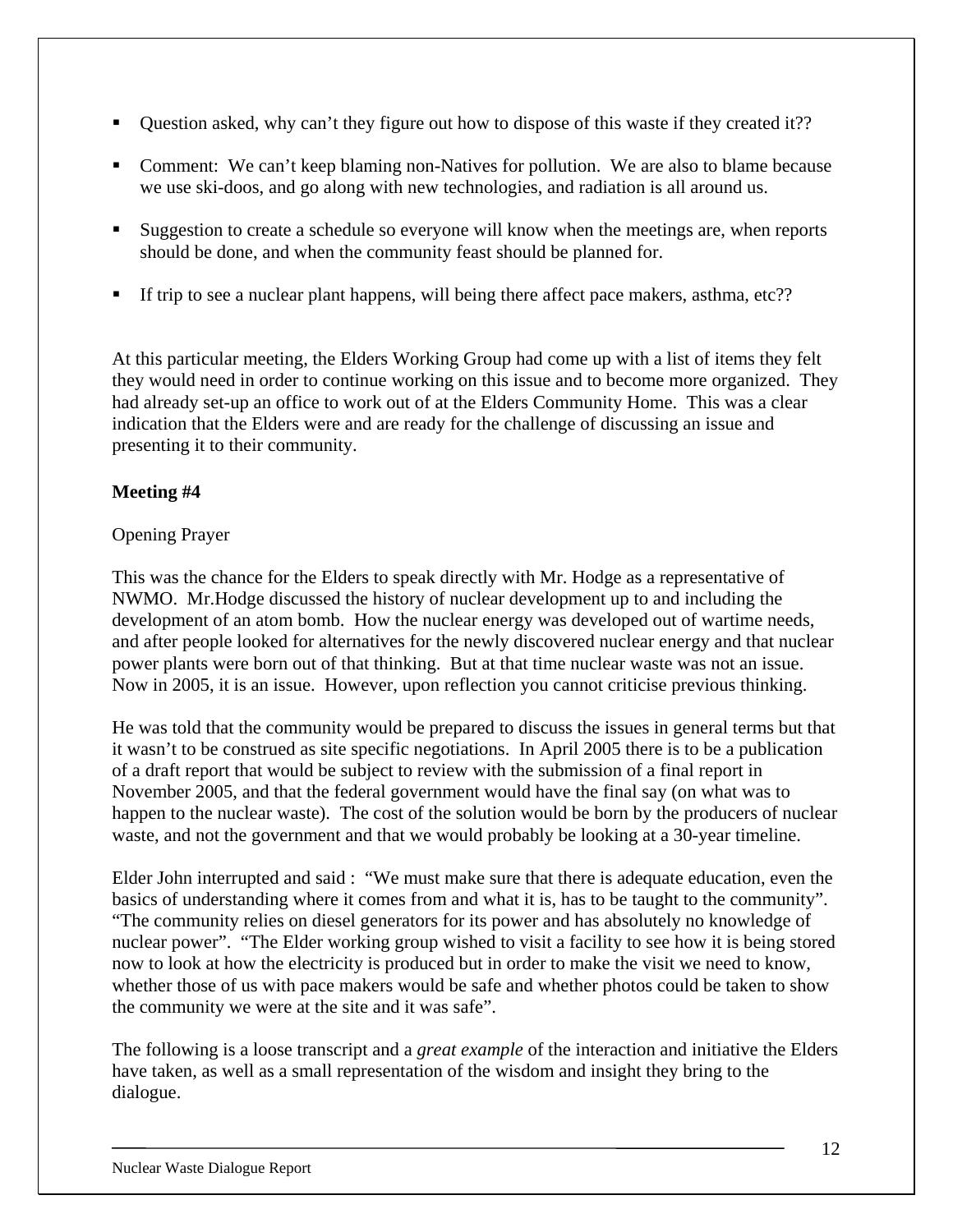**Elder Madeleine:** Wherever you put this stuff, you must speak to the people and the territory it's in to understand how they use the land and what this will mean to them.

**Ben Cheechoo:** The Elder raises a good and important point. You need to be able to inventory native values and map traditional use for wherever you put this stuff, because no matter where it goes, it will be in a First Nation's territory. Perhaps there is something we might be able to help you (to Tony) with in the future.

**Mike Rae:** We have already discussed the idea of developing the dictionary of terminology to ensure that the definitions work in the Ojibwe language and the Elders have stated their willingness to do this and to seek the assistance from Elders from other communities to ensure that the definitions will be understood by everyone. I think this is a good next step for the Elders, I also believe that a values mapping brainstorming session to identify the types of values the Elders speak of , would be a good idea, that way the Elders could identify the types of values they are speaking about.

**Tony Hodge:** The mapping of use and collection and inventory of values is incredibly important because it will assist in ensuring meaningful and honest dialogue. I would like you to tell me what you consider to be the right way to go.

**Temius Nate:** We need more resources to continue this process. This community has assumed an incredibly important undertaking that we hope will assist other First Nations in the future when you decide where you're going to put this stuff. We need more show and tell devices that people in the community and can look at and feel and understand when you talk about things such as the rods – we need to see what they are. When you talk about the pellets that go into the rods, we would like to see them (not the dangerous ones).

**Elder Mary:** I am already talking to my family and my grandchildren about this and everyone is really interested what we (Elders), have to say. It is very important that we always speak the truth and know what it is we are talking about.

**Tony Hodge:** I completely agree with you and that is exactly the fashion in which the Nuclear Waste Management Organization operates.

**Temius Nate:** Fort Hope is already doing a Land Use Plan and inventorying its values. Perhaps if the NWMO was to support that process the end product would be a model they could use in the future.

**Elder Saul:** Please understand traditional knowledge is not given freely. It would not be easy for us to tell you everything we know. But thank you for coming today, we have learned a lot. Please do not rush us, but work very carefully with us. Traditional wisdom must be taken seriously. Thank you for coming.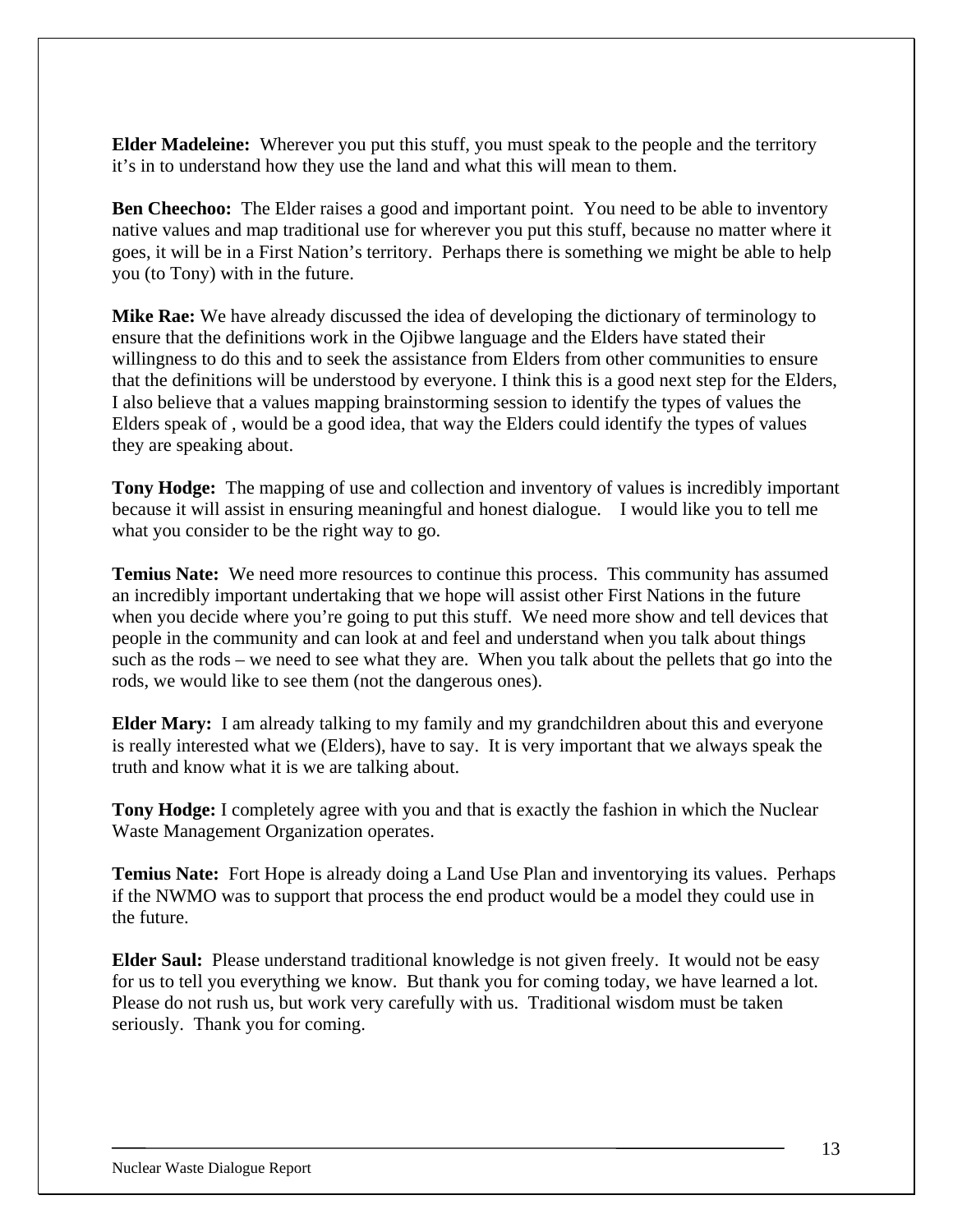**Elder Madeleine:** I support this (process) but we need time. Knowledge is passed down through time. We still talk about the visioning in the old days and we are still passing that knowledge down to our grandchildren. Thank you.

**Elder John:** It is important now that we have started this, that we finish it. We will walk next to you in friendship. Please show us the same respect. I got my traditional knowledge from my father's visions. He saw there was no end, but now I believe Mother Earth will not last.

**Elder Madeline:** I had a dream that we were walking as a group and there were 5 obstacles we had to overcome. The first obstacle in my dream was people protesting, but we must keep on going with this because it is for the people. I saw in my dream, that once we were past the  $5<sup>th</sup>$ obstacle, it is smooth.

**Tony Hodge:** It is a great honour to have listened to your words of wisdom. I will share them with my colleagues at the NWMO. My recommendation will be that we continue to work together to better define and refine the process of communication between First Nation communities and the NWMO. I very much look forward to meeting with you in the near future and learning more. Thank you.



**Eabametoong First Nation Elders** 

#### **NEXT STEPS**

- Resource the Elders Working Group
- Develop Glossary of Terms
- Visit operational and storage sites
- Continue community dialogue
- Review NWMO reports
- Continue AFN Discussions
- Continue to work with Mike Rae, Cynthia Jourdain and Tony Hodge
- Bi-weekly meetings to update community responses to Elders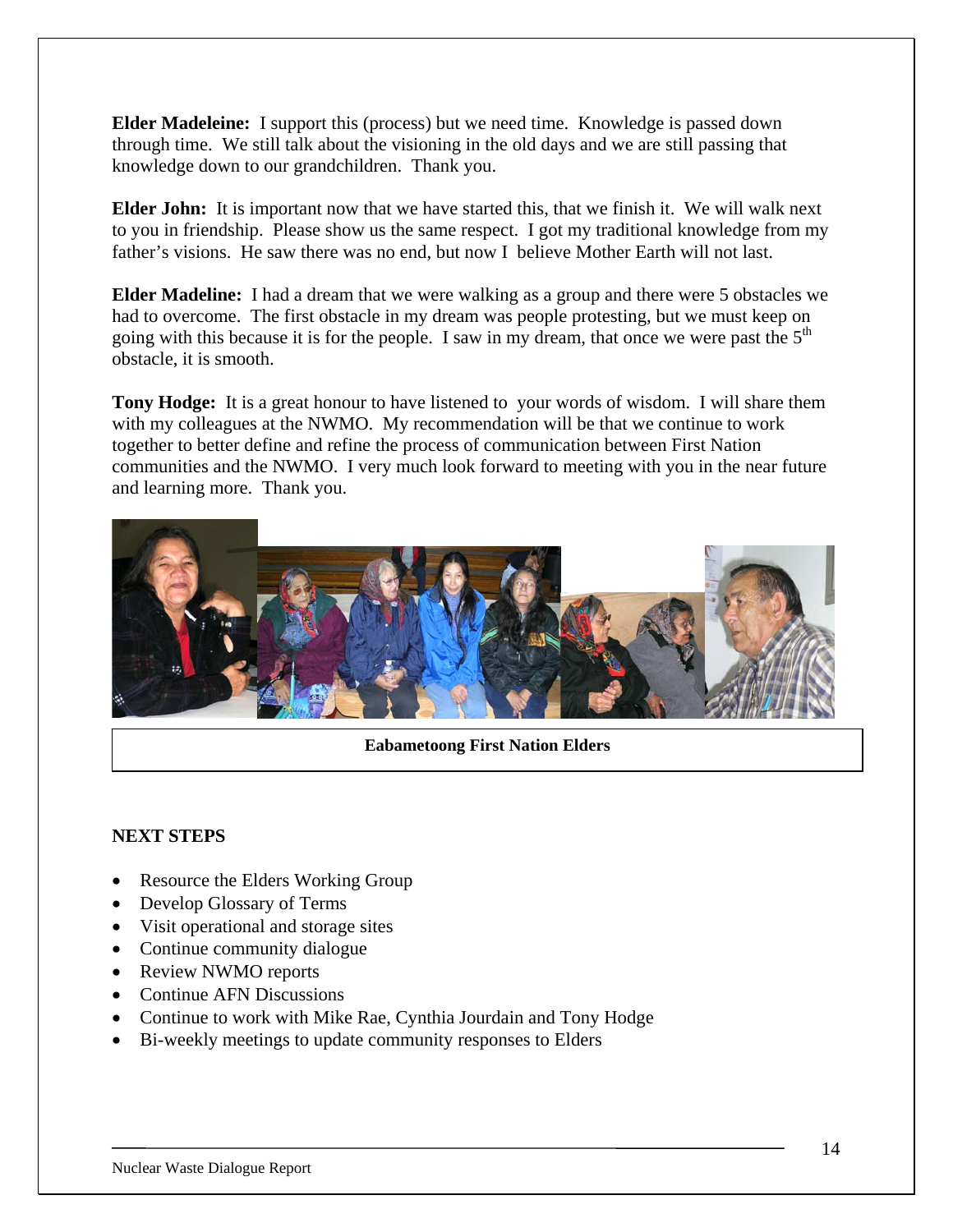#### **CONCLUSION**

*The initial engagement concept was designed to accommodate a series of short, focused meetings with the Elders to transfer information that would allow them to host a community information session. However, it became apparent from the outset that this had the potential to morph into a much more important process that could provide a framework of engagement that would have validity with any First Nation in Canada. Further, the uptake from the Elders clearly signalled the seriousness of their desire to understand the issue and provide informed feedback. This report presented in both Ojibwe and English represents the limited input from the Elders, to date. It is our contention, that the process be continued to a conclusion that satisfies the Elders, the community, and the Chief and Council, enabling them to provide informed, thoughtful and valid information to the NWMO, and most importantly based on both new knowledge and traditional understanding. We trust the NWMO is as prepared to embrace the validity of this work, as the Elders have been in embracing the needs of the NWMO.* 

#### **ACKNOWLEDGMENTS**

Eabametoong Chief and Council Eabametoong First Nation community Ben Cheechoo, Senior Policy Advisor, Matawa First Nations Management Mike Rae, Economic Development Advisor, Matawa First Nations Management Lillian Trapper, Northern Ontario Regional Co-ordinator, Nuclear Waste Dialogue, AFN Tony Hodge, NWMO Cynthia Jourdain, Partnership Development Advisor, Matawa First Nations Management

Special thanks to our Chief, Charlie O'Keese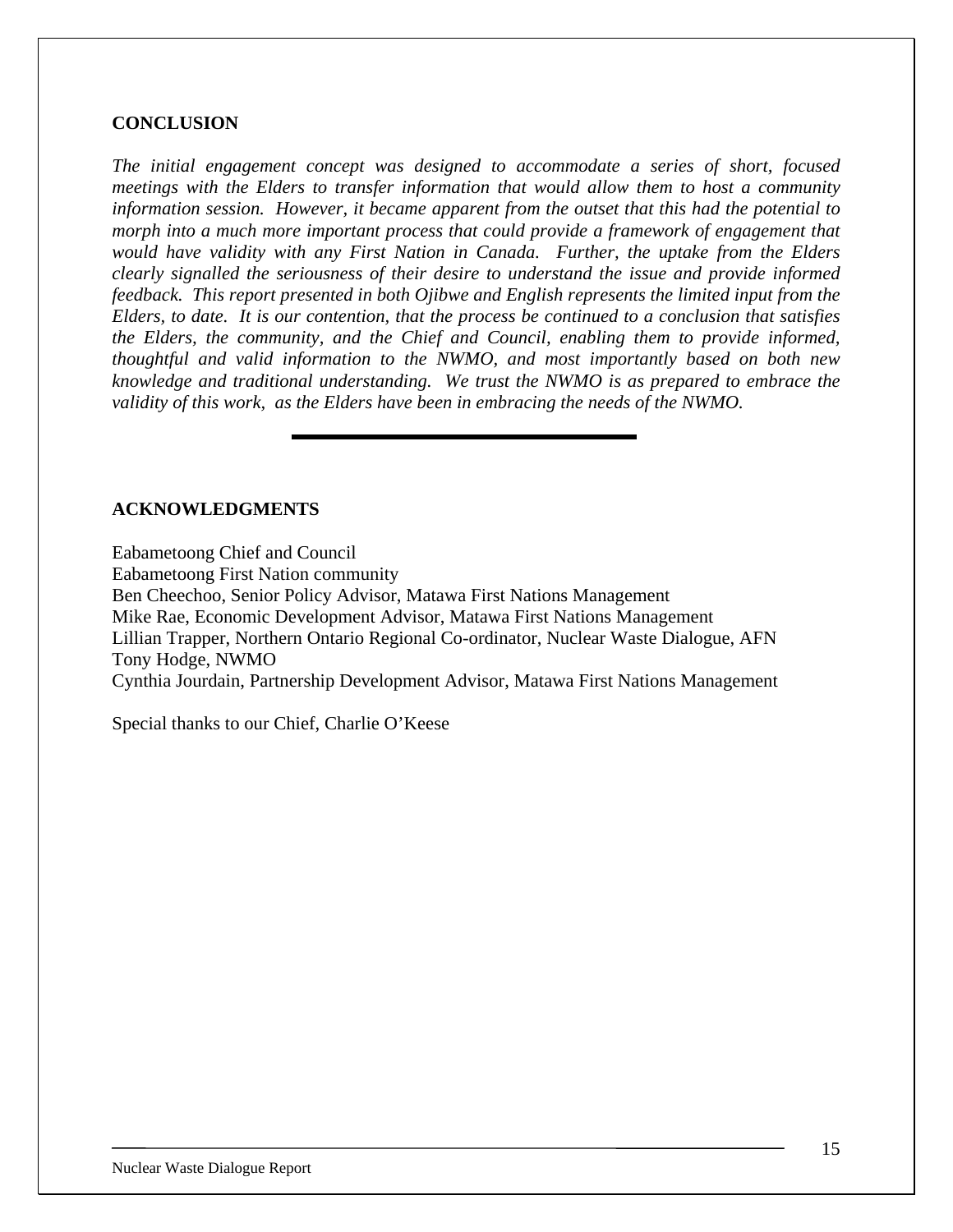### **APPENDICES**

**A – Discussion Overview – Translated into Syllabics** 

#### **A- DISCUSSION OVERVIEW – TRANSLATED (SYLLABICS)**

Nuclear Waste Dialogue Report

16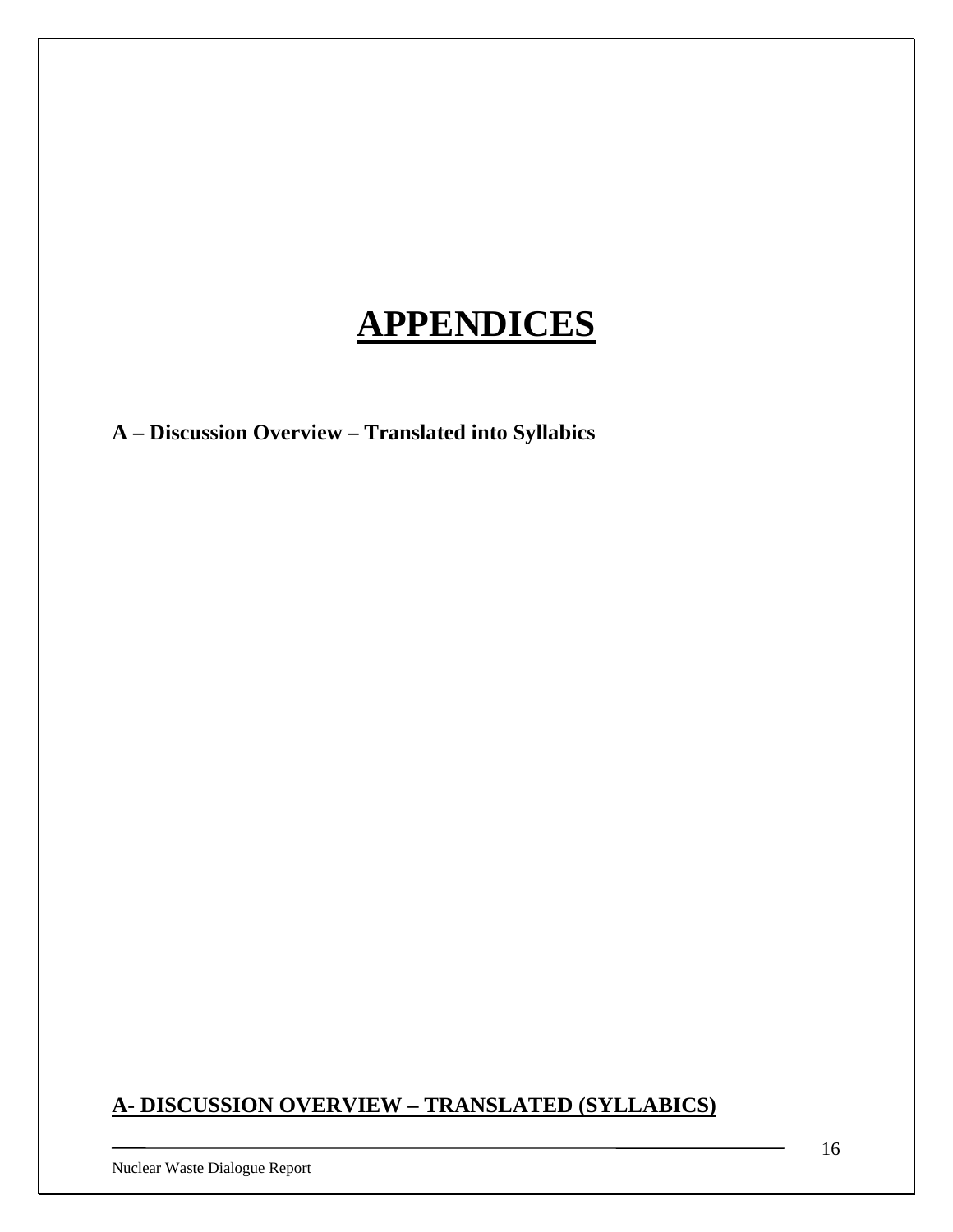#### **DISCUSSION OVERVIEW**

Between December 2004 and the end of January 2005, four meetings occurred at Eabametoong First Nation with the Elders. The purpose of the initial meeting was to engage in a dialogue process, and work with the Elders to address questions from the community from them regarding their understanding of Nuclear Waste and the information they required. Lillian Trapper, Northern Ontario Regional Co-ordinator, Nuclear Waste Dialogue, Assembly of First Nations, was also present to enhance the dialogue process and present and inform the Elders of the following:

- History of Nuclear Power Plants in Ontario
- What nuclear power is
- Where it comes from
- Where it is currently being stored
- Amounts?
- Why now ?
- Identified potential issues and concerns

The initial meeting was centred around the following question: "Ontario has a need to explore options for the storage of spent nuclear fuel rods coming from the nuclear power plants in Ontario. There are a number of storage alternatives. What do you think are the issues for the storage options?" The focus of the meeting was to enter into a discussion that allowed for the collective wisdom of the Elders to address this question in a free flowing dialogue in their native tongue, Ojibwe. From this discussion, of what the Elders identified initially as issues and options came the following questions:

- Why now? This has been an issue for years. Why wait until the situation is reaching critical before engagement?
- Where will it be stored?
- Will it be returned to Saskatchewan where it came from?
- Once a storage area has been identified will the production continue or cease?
- If production continues, will it fill the storage up? Then, what will happen?
- Security at the site; will the threat of theft or terrorism be an issue?
- When will this happen?

#### **Deep Storage**

- Earthquakes, will the potential for an Earthquake be a threat?
- If the storage is situated deep underground, will it be subject to heat? One Elder stated that while working in deep mines he experienced some very high temperatures.
- The rock will split sometimes without reason. Has this been accounted for in the deep storage option? Also, over a long period of time, rock will move. Is this accounted for?
- What about flooding or water contamination? Could the deep storage affect our drinking water?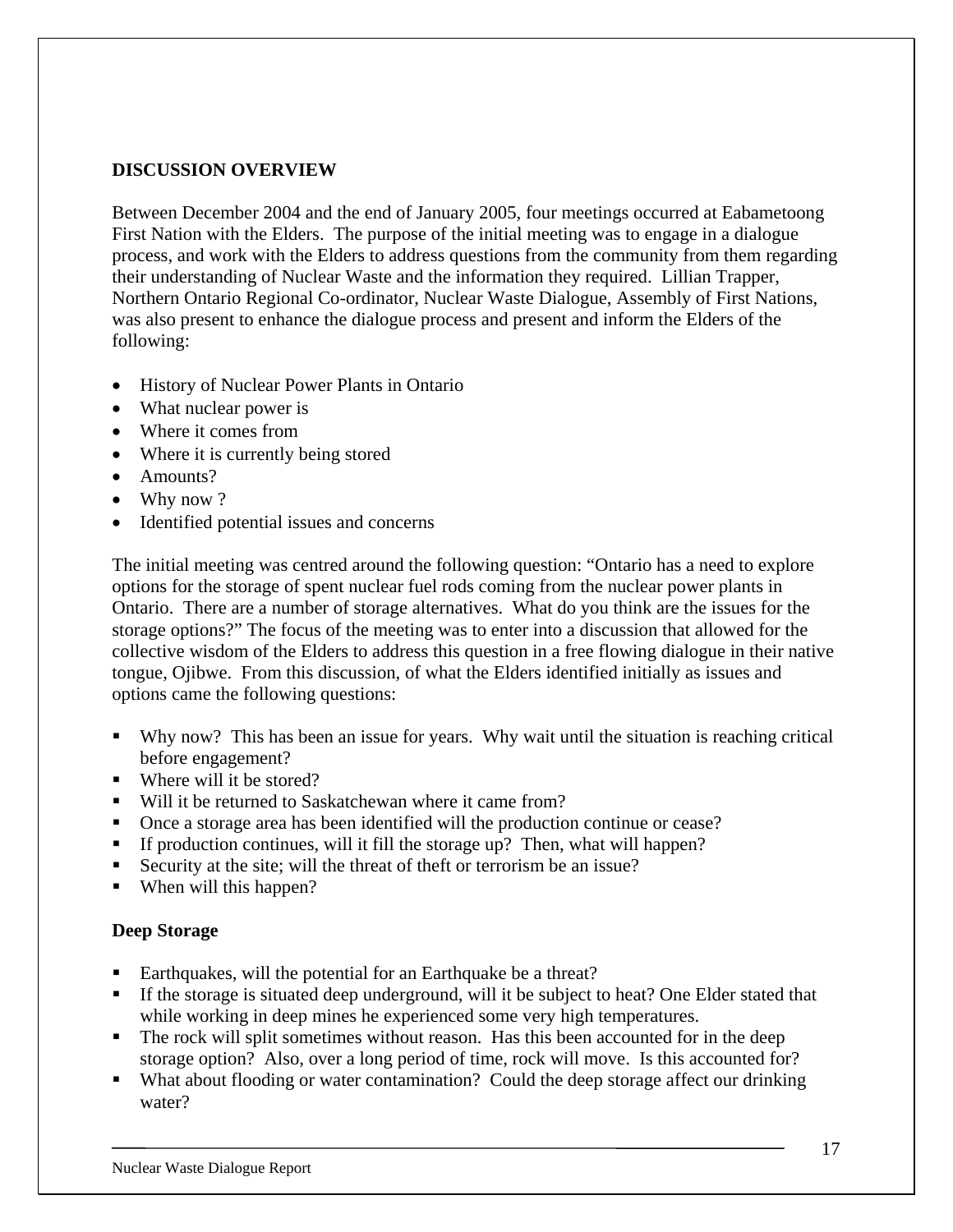What would happen if the housing around the rods breaks? Will it contaminate the area particularly in underground storage where we see the plans include substantial venting systems to the surface?

#### **Other**

- Will the storage create employment for nearby communities?
- What is the Canadian Shield?

#### **Meeting #2**

This meeting was to follow-up discussion on the previous meeting. The Elders responded with more questions and concerns, and identified that they had actively engaged dialogue with the community and members of their families. At this point, what started out as an informative meeting regarding Nuclear Waste, morphed into a very interactive and pro-active dialogue beyond the scope of just the Elders. The Elders had brought up the following issues and concerns:

- 16. Strong opposition to the idea of any nuclear storage near Eabametoong, but with more information gathering, can make informed decisions in the future
- 17. Concern for the destruction of natural resources, animals and future generations of Eabametoong members
- 18. No value in Elders physically seeing a nuclear plant, because they feel they will only see the positive aspects and not the negative
- 19. Concern for not consulting the younger generation at this point in time, since they will be the ones to head this issue in the future
- 20. Elders want to know what is happening in other First Nation communities in this engagement process, recommend translating these regional meetings so they will be better informed
- 21. Mistrust in the government and its treaties, promises, etc.
- 22. Reiteration of the objective for the Elders to present this information to the Eabametoong community
- 23. Recommendation of drawing up a Working Group guidelines to follow for future meetings, etc
- 24. Concern for the work ethic of today's youth and whether a nuclear waste facility could be managed in the future. The youth seem to be very irresponsible
- 25. Reiterated the fact that there is no proposition at this point of time regarding the building of a nuclear waste site/facility; it is a dialogue mandated by the Federal Government.
- 26. Praise for the organization of a working group formed directly by the Elders and their willingness to seek more information; no other group has taken such initiative
- 27. Concern whether Elders or the Chief and Council should be making the decisions; are the Elders "being used" for someone to blame if something should go wrong
- 28. Concern that people are panicking too soon, as this issue wouldn't come to fruition for years and years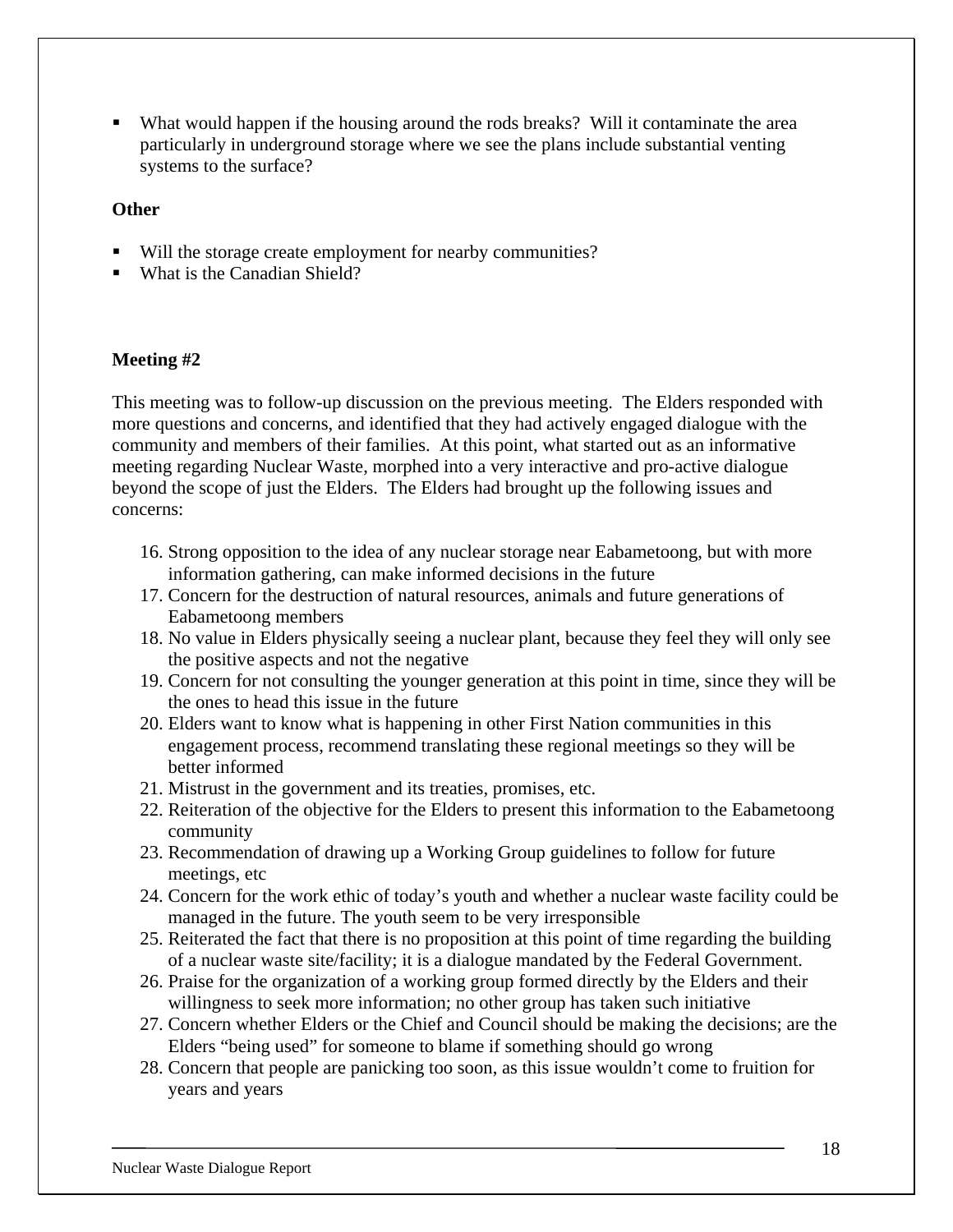- 29. Recommendation to keep meetings going
- 30. Eabametoong, in their knowledge could be in a position to help other First Nations, wherever a site could be chosen in the future

The Elders initiated an Elders Working Group to focus on this issue and the Elders Working Group, suggested a community feast as the initial dialogue with the community as a whole.

#### **Meeting #3**

This meeting was in preparation for the Elders to meet with Tony Hodge the following day. They wanted to be able to make a formal presentation to Mr. Hodge on behalf of the community and to let Mr. Hodge know that they were very serious in engaging dialogue on such a contentious issue. Ben Cheechoo, a former Grand Chief and current Tribal Chair at Matawa First Nations Management was on hand to advise the Elders and give his own view on a working dialogue and nuclear waste. He stressed that this dialogue was only a working group and that the meetings were not intended for a "yes" or "no" answer. He commended the overall initiative and process of dialogue that the Elders in the community were doing. He also stressed that the overall process will take a long time. The youth would look up to the Elders for advice and guidance in this matter in the future, and Elders will be informed from their own information gathering. Ben also commended the fact that the Elders were consulted first instead of the contemporary approach of seeking the consultation of the Chief and Council.

Reaction to Ben's introduction and views was well received. Appreciation for an "outsider's" view on the issue were welcomed. Ben was able to give an example that everyone could understand, i.e.; to build a house, you need to know how many boards to get, how much drywall to get, etc. This Elders Working Group would need the same type of information regarding nuclear waste. Information gathering is the key in order to make informed decisions.

Discussion from the Elders included the following:

- Suggestion came to come up with a name for the program. To have a contest with a prize for the name picked.
- Question asked as to whom would benefit from having a nuclear waste site installed . Answer was whoever owns the land.
- Suggest look at long-range planning. whether it will affect tourist camps, other Eabametoong businesses, etc.(if storage is in this area)
- Question asked how the nuclear waste would be transported up here. Answer could be by road or by rail. In any instance, communities along the way (i.e.; Sudbury, Hearst, Sault Ste. Marie, etc)….would definitely have a say as to if they wanted those trucks/trains to come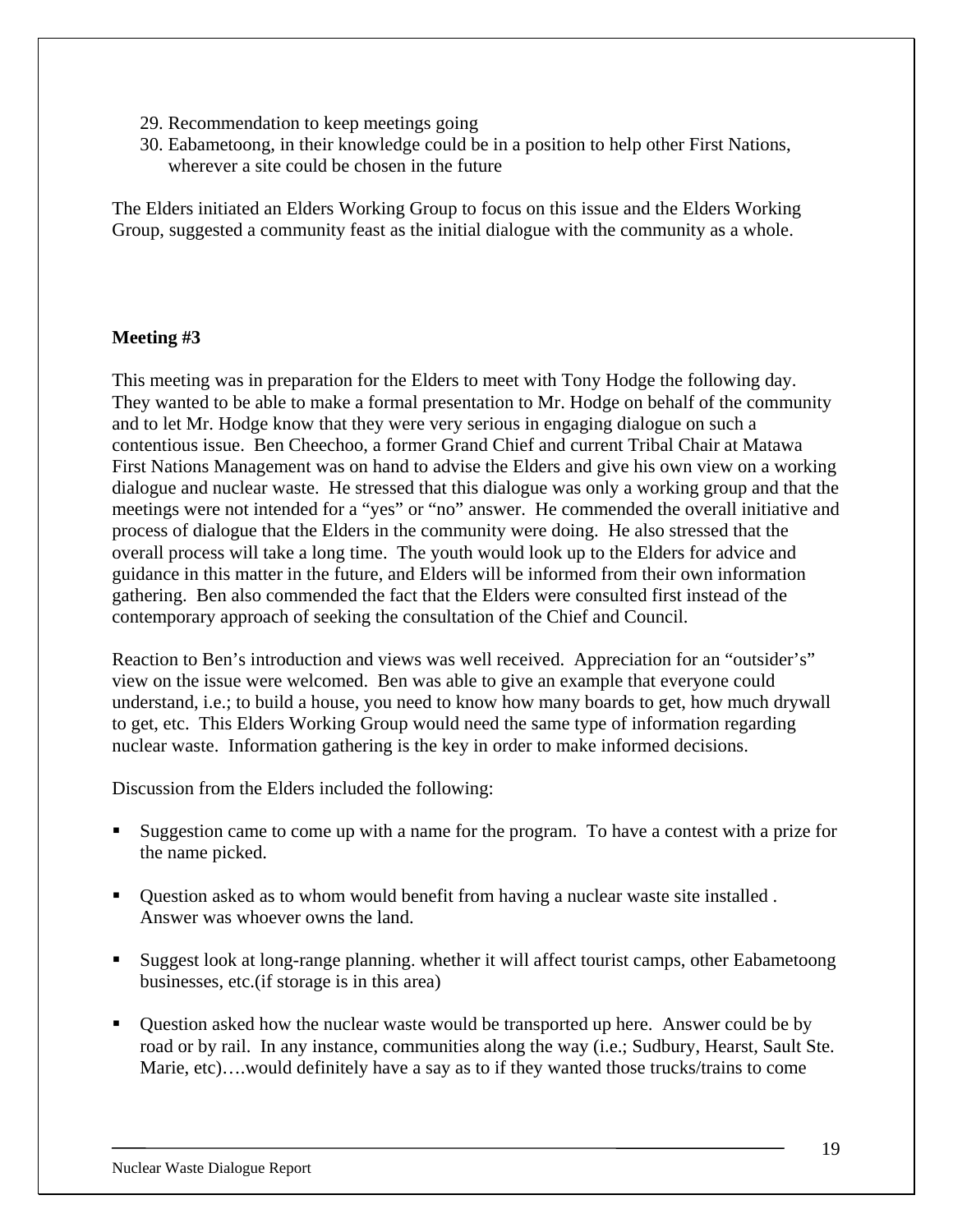through with those types of materials. Those communities would need to be satisfied that it is safe first.

- Question asked, if the nuclear waste caught on fire for whatever reason, how would it be put out?
- Suggestion to seek legal counsel for any future matters considering nuclear waste.
- Question asked, what form is this nuclear waste in?
- Question asked, why can't they figure out how to dispose of this waste if they created it??
- Comment: We can't keep blaming non-Natives for pollution. We are also to blame because we use ski-doos, and go along with new technologies, and radiation is all around us.
- Suggestion to create a schedule so everyone will know when the meetings are, when reports should be done, and when the community feast should be planned for.
- If trip to see a nuclear plant happens, will being there affect pace makers, asthma, etc??

At this particular meeting, the Elders Working Group had come up with a list of items they felt they would need in order to continue working on this issue and to become more organized. They had already set-up an office to work out of at the Elders Community Home. This was a clear indication that the Elders were and are ready for the challenge of discussing an issue and presenting it to their community.

#### **Meeting #4**

#### Opening Prayer

This was the chance for the Elders to speak directly with Mr. Hodge as a representative of NWMO. Mr.Hodge discussed the history of nuclear development up to and including the development of an atom bomb. How the nuclear energy was developed out of wartime needs, and after people looked for alternatives for the newly discovered nuclear energy and that nuclear power plants were born out of that thinking. But at that time nuclear waste was not an issue. Now in 2005, it is an issue. However, upon reflection you cannot criticise previous thinking.

He was told that the community would be prepared to discuss the issues in general terms but that it wasn't to be construed as site specific negotiations. In April 2005 there is to be a publication of a draft report that would be subject to review with the submission of a final report in November 2005, and that the federal government would have the final say (on what was to happen to the nuclear waste). The cost of the solution would be born by the producers of nuclear waste, and not the government and that we would probably be looking at a 30-year timeline.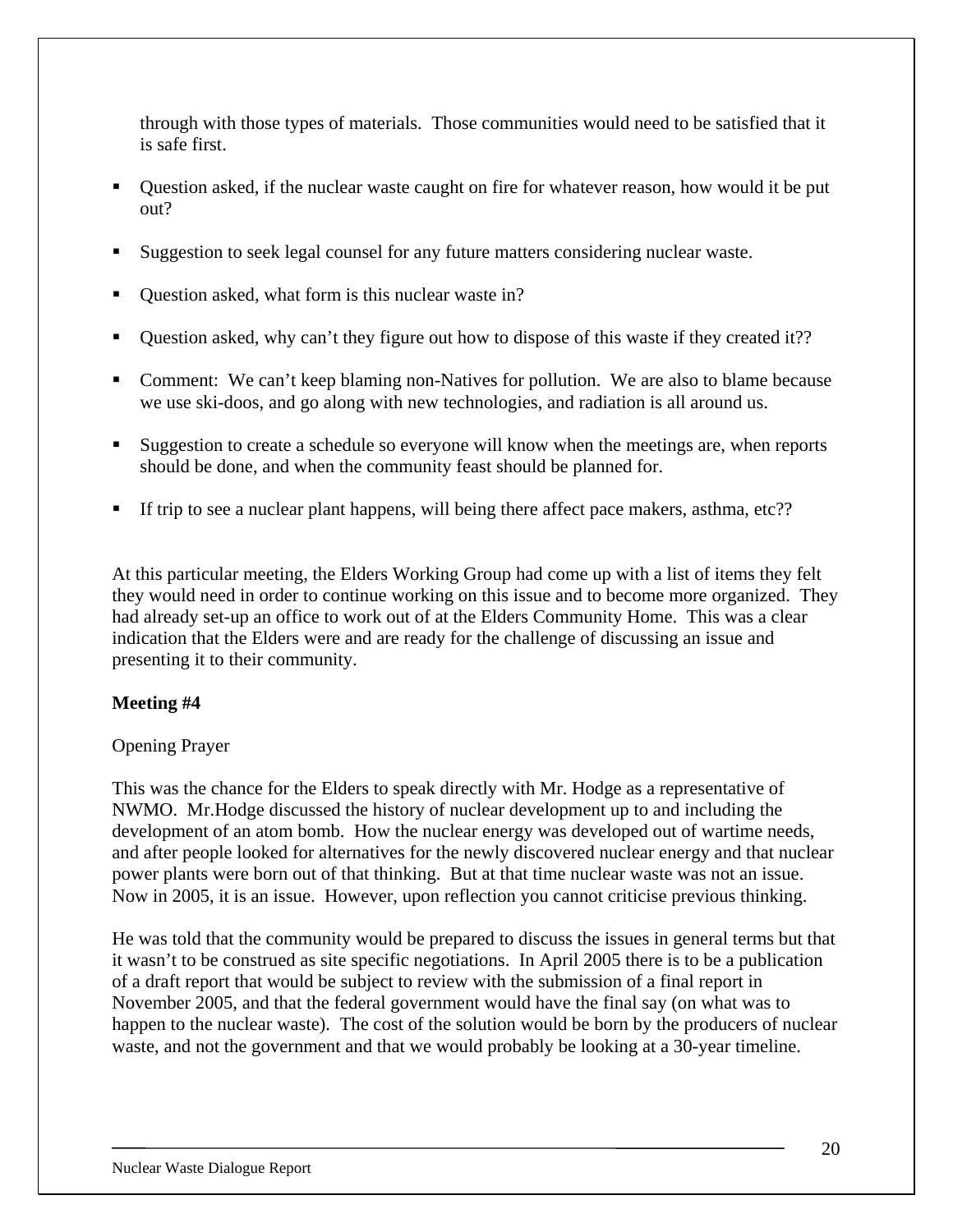Elder John interrupted and said : "We must make sure that there is adequate education, even the basics of understanding where it comes from and what it is, has to be taught to the community". "The community relies on diesel generators for its power and has absolutely no knowledge of nuclear power". "The Elder working group wished to visit a facility to see how it is being stored now to look at how the electricity is produced but in order to make the visit we need to know, whether those of us with pace makers would be safe and whether photos could be taken to show the community we were at the site and it was safe".

The following is a loose transcript and a *great example* of the interaction and initiative the Elders have taken, as well as a small representation of the wisdom and insight they bring to the dialogue.

**Elder Madeleine:** Wherever you put this stuff, you must speak to the people and the territory it's in to understand how they use the land and what this will mean to them.

**Ben Cheechoo:** The Elder raises a good and important point. You need to be able to inventory native values and map traditional use for wherever you put this stuff, because no matter where it goes, it will be in a First Nation's territory. Perhaps there is something we might be able to help you (to Tony) with in the future.

**Mike Rae:** We have already discussed the idea of developing the dictionary of terminology to ensure that the definitions work in the Ojibwe language and the Elders have stated their willingness to do this and to seek the assistance from Elders from other communities to ensure that the definitions will be understood by everyone. I think this is a good next step for the Elders, I also believe that a values mapping brainstorming session to identify the types of values the Elders speak of , would be a good idea, that way the Elders could identify the types of values they are speaking about.

**Tony Hodge:** The mapping of use and collection and inventory of values is incredibly important because it will assist in ensuring meaningful and honest dialogue. I would like you to tell me what you consider to be the right way to go.

**Temius Nate:** We need more resources to continue this process. This community has assumed an incredibly important undertaking that we hope will assist other First Nations in the future when you decide where you're going to put this stuff. We need more show and tell devices that people in the community and can look at and feel and understand when you talk about things such as the rods – we need to see what they are. When you talk about the pellets that go into the rods, we would like to see them (not the dangerous ones).

**Elder Mary:** I am already talking to my family and my grandchildren about this and everyone is really interested what we (Elders), have to say. It is very important that we always speak the truth and know what it is we are talking about.

**Tony Hodge:** I completely agree with you and that is exactly the fashion in which the Nuclear Waste Management Organization operates.